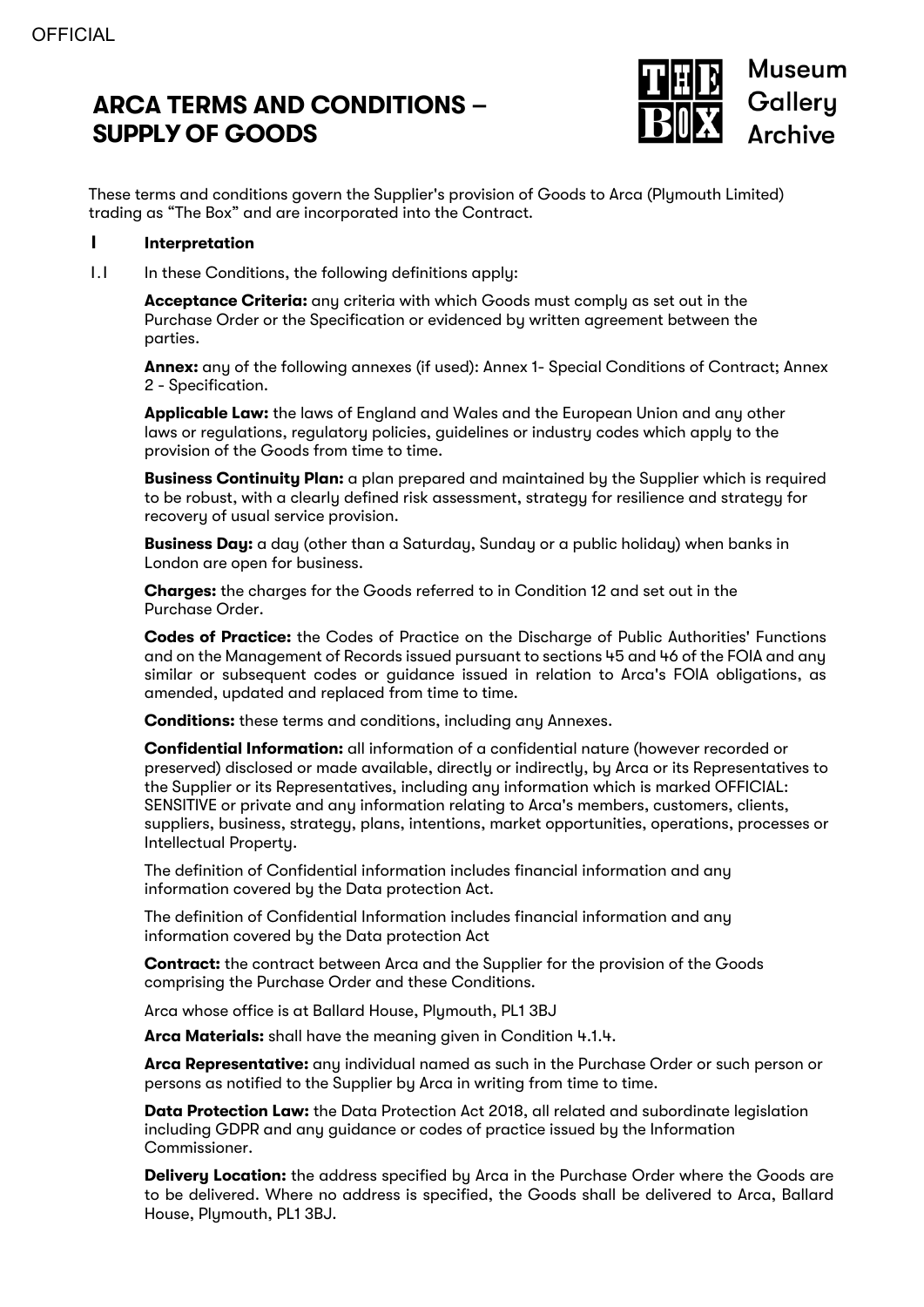**EIR:** the Environmental Information Regulations 2004 together with any guidance and/or codes of practice issues by the Information Commissioner or relevant government department in relation to such regulations.

**FOIA:** the Freedom of Information Act 2000 and any subordinate legislation made under the Act from time to time, together with any guidance and/or codes of practice issued by the Information Commissioner or relevant government department in relation to such legislation.

**Goods:** the goods (or any part of them) provided or to be provided by the Supplier under the Contract as set out in the Purchase Order and/or Specification, in all cases whether or not manufactured or produced by the Supplier.

**Information:** has the meaning given under section 84 of FOIA.

**Intellectual Property Rights:** all intellectual property rights, whether registered or unregistered and including all applications for and renewals or extensions of such rights, and all similar or equivalent rights or forms of protection in any part of the world including all patents, rights to inventions, utility models, copyright and related rights, trade marks, service marks, trade, business and domain names, rights in trade dress or get-up, rights in goodwill or to sue for passing off, unfair competition rights, rights in designs, rights in computer software, database rights, topography rights, rights in confidential information (including know-how and trade secrets).

**Public Body:** any part of the government of the United Kingdom including but not limited to the Northern Ireland Assembly and Executive Committee, the Scottish Executive and the National Assembly for Wales, local authorities, government ministers and government departments and government agencies.

**Purchase Order:** the written order from Arca for Goods incorporating or attached to these Conditions.

**Premises:** any premises owned, leased to, controlled or occupied by Arca or its Representatives which are made available for use by the Supplier or its Representatives for the delivery of the Goods.

**Representatives:** employees, officers, agents, advisors, sub-contractors, suppliers or other representatives.

**Request for Information:** a request for Information or an apparent request under the Code of Practice on Access to Government Information, FOIA or EIR.

**Specification:** any specification for the Goods (including any relevant plans or drawings) as set out in Annex 2.

**Supplier:** the person, firm or company to whom the Purchase Order is addressed.

- 1.2 In these Conditions, the following rules of interpretation apply:
	- 1.2.1 a person includes a natural person, corporate or unincorporated body (whether or not having separate legal personality);
	- 1.2.2 a reference to a party includes its successors or permitted assigns;
	- 1.2.3 a reference to a statute or statutory provision is a reference to such statute or statutory provision as amended or re-enacted;
	- 1.2.4 any phrase introduced by the terms **including**, **include**, **in particular** or any similar expression shall be construed as illustrative and shall not limit the sense of the words preceding those terms; and
	- 1.2.5 a reference to **writing** or **written** includes faxes and e-mails.
- 1.3 In the event of any inconsistency or conflict between any Purchase Order and these Conditions, these Conditions shall prevail.
- 1.4 In the event of any inconsistency or conflict between any Annex and these Conditions, the Annex shall prevail.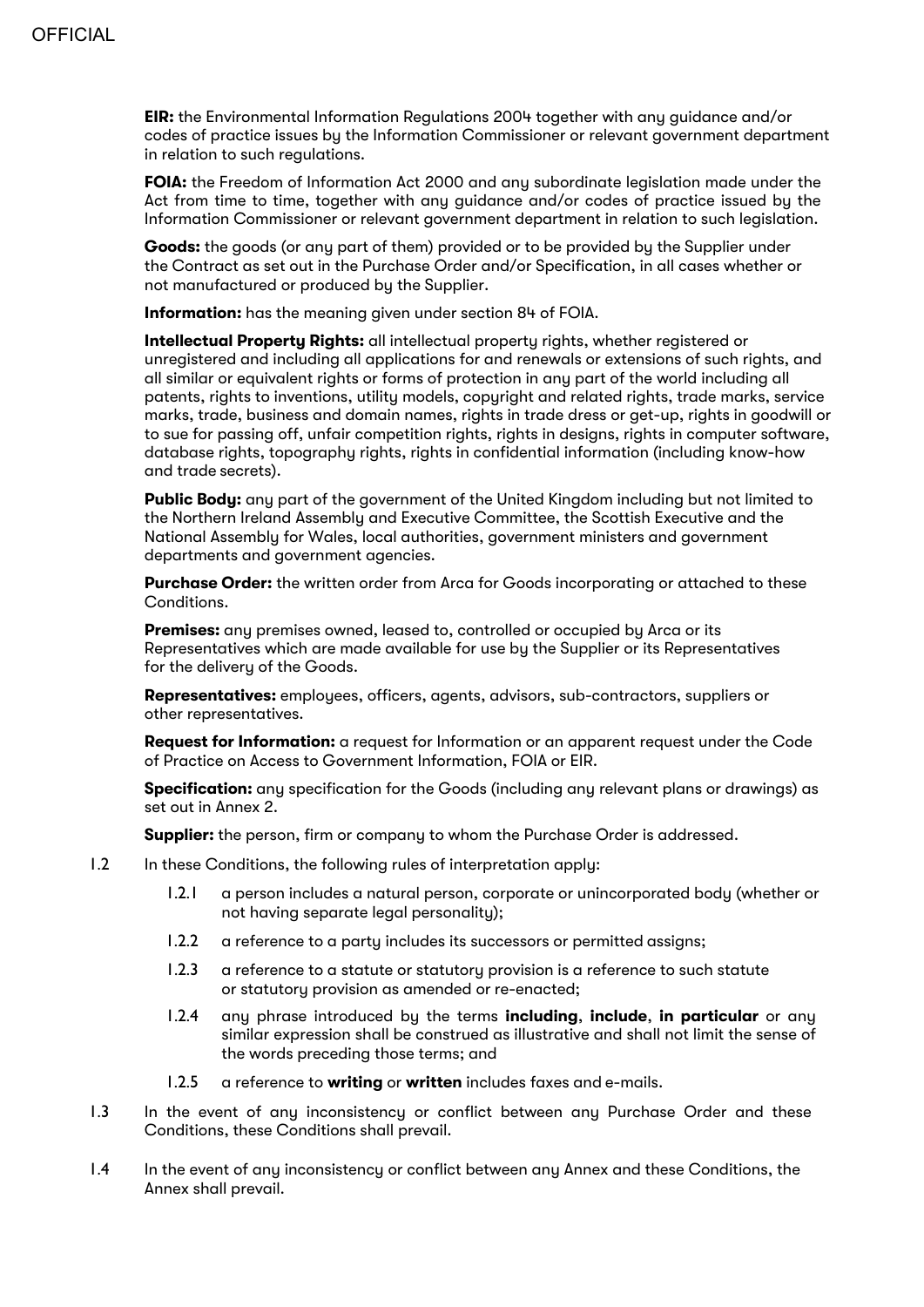# **2 Formation of Contract**

- 2.1 The Contract shall come into existence and take effect on Arca's issue of a Purchase Order for the Goods and shall remain in full force and effect until either:
	- 2.1.1 the parties have discharged all their obligations under it (at which point it shall expire); or
	- 2.1.2 it is terminated in accordance with these Conditions.
- 2.2 These Conditions apply to the supply of the Goods to the exclusion of any other terms that the Supplier may seek to impose or incorporate (including any standard trading terms of the Supplier), or which are implied by trade, custom, practice or course of dealing.

# **3 Supplier's warranties**

- 3.1 The Supplier shall provide the Goods specified in the Purchaser Order and/or the Specification in accordance with these Conditions.
- 3.2 The Supplier warrants that:
	- 3.2.1 it will meet any dates set out in the Purchase Order or Specification for the delivery of the Goods or (where no dates are so specified) then the Supplier shall deliver the Goods within a reasonable time;
	- 3.2.2 the design, construction and quality of the Goods will comply in all respects with all relevant requirements of any law, statute, statutory rule or order, or other instrument of law which may be in force at the time when the same are provided;
	- 3.2.3 it has and will maintain all the licences, permissions, authorisations, consents and permits that it needs to carry out its obligations under the Contract;
	- 3.2.4 it will not do or omit to do anything which may cause Arca to lose any licence, consent or permission upon which it relies for the purposes of conducting its business or affairs;
	- 3.2.5 its Representatives will behave in a polite and courteous manner at all times when on the Premises;
	- 3.2.6 the Goods will conform as to their quantity, quality and description with the Purchase Order or Specification, including with all Acceptance Criteria;
	- 3.2.7 the Goods will be fit for any purpose and meet any standard or performance levels set out in the Purchase Order or Specification or which can reasonably be expected for Goods of the type in question;
	- 3.2.8 the Goods will conform to any literature or description supplied by the Supplier to Arca prior to the issue of the Purchase Order;
	- 3.2.9 (without prejudice to the generality of the foregoing warranties) the Goods will:
		- (a) be of satisfactory quality (within the meaning of the Sale of Goods Act 1979) and fit for any purpose;
		- (b) be of sound materials and workmanship;
		- (c) be free from defects in design, materials and workmanship;
		- (d) be equal in all respects to the examples, samples, patterns or specifications provided or given by Arca; and
		- (e) comply with all applicable statutory and regulatory requirements relating to their manufacture, labelling, packaging, storage, handling and delivery;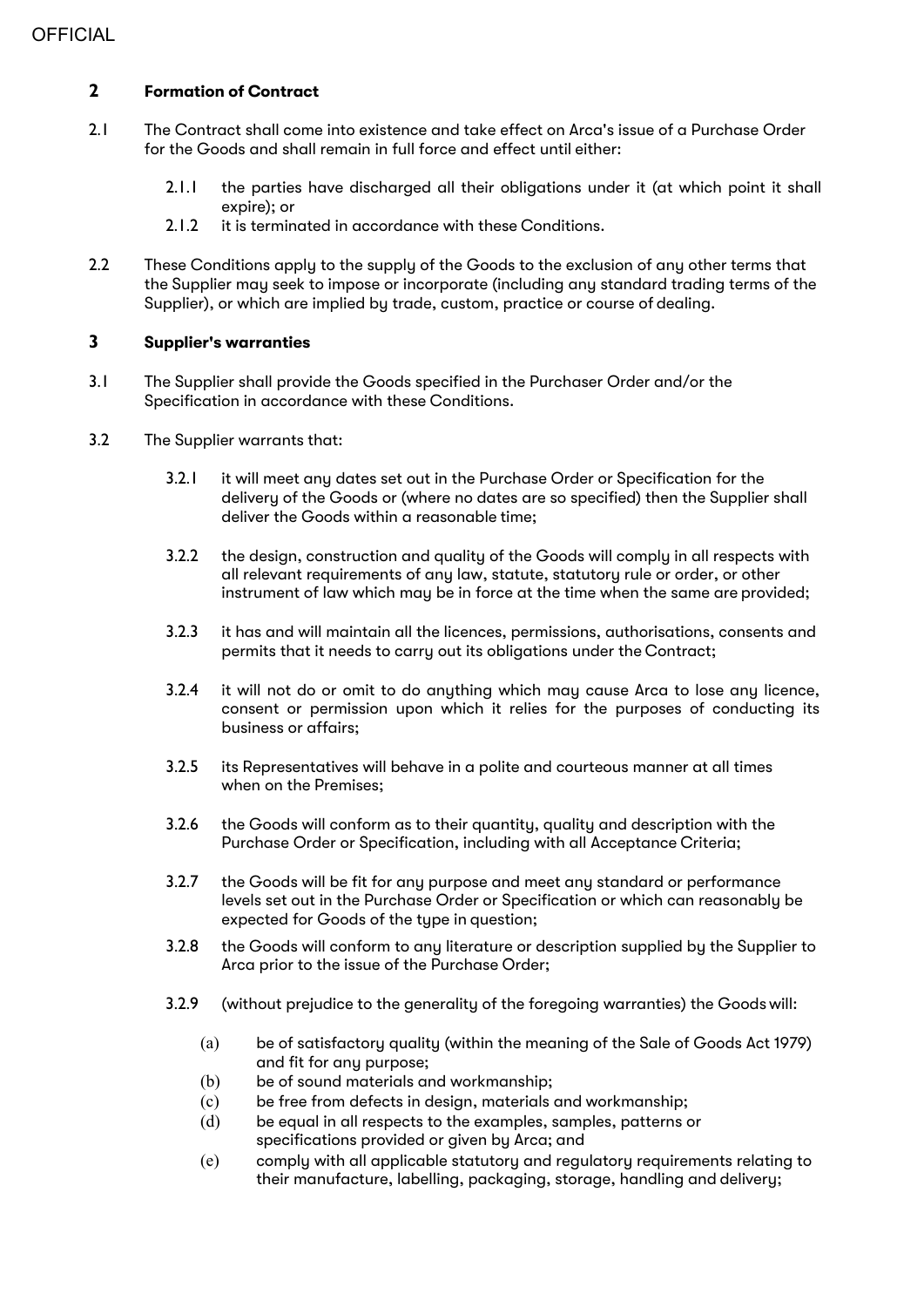- 3.2.10 its Representatives will comply with all of Arca's policies and procedures, signs, notices and other instructions either displayed at the Premises or notified to the Supplier (or its Representatives) from time to time and relating to the use of the Premises or any part of them or any equipment or facilities at the Premises; and
- 3.2.11 it will comply with the International Financial Reporting Standard [for Small and Medium-sized Entities (SMEs)] and any other International Financial Reporting Standard that it is required to comply with by Applicable Law.

#### **4 Supplier's general undertakings**

- 4.1 The Supplier undertakes to:
	- 4.1.1 provide at its expense and risk all equipment, tools, materials, machines and vehicles and such other items as are required to provide the Goods;
	- 4.1.2 co-operate with Arca and any third party nominated by Arca in all matters relating to the Contract;
	- 4.1.3 comply with all reasonable instructions of Arca;
	- 4.1.4 hold all materials, equipment and tools, drawings, specifications and data supplied by Arca to the Supplier (Arca Materials) in safe custody at its own risk, maintain Arca Materials in good condition until returned to Arca, and not dispose of or use Arca Materials other than in accordance with Arca's written instructions or authorisation;
	- 4.1.5 use all reasonable endeavours to transfer to Arca the benefit of any warranty or guarantee given by the manufacturer of any Goods of which the Supplier is not the manufacturer;
	- 4.1.6 promptly remove from the Premises any rubbish generated and any of its equipment, tools, materials, machines and vehicles and any other items used in connection with the delivery of the Goods and leave the Premises in a clean and tidy condition, failing which Arca may dispose of them and make good the Premises at the expense of the Supplier; and
	- 4.1.7 notify Arca as soon as practicable of any health and safety or other hazards at the Premises of which it becomes aware.

# **5 Supplier's personnel**

5.1 Arca reserves the right to refuse to admit to the Premises and to require the Supplier to replace with another suitably qualified person any Representative of the Supplier whose admission would in the reasonable opinion of Arca be undesirable.

# **6 Delivery of Goods**

- 6.1 The Supplier undertakes:
	- 6.1.1 to deliver the Goods to the Delivery Location during Arca's normal opening hours on a Business Day and by the date specified in Condition 3.2.1; and
	- 6.1.2 to ensure that the Goods are packed and secured in such a manner as to reach the Delivery Location in good condition under normal conditions of transport.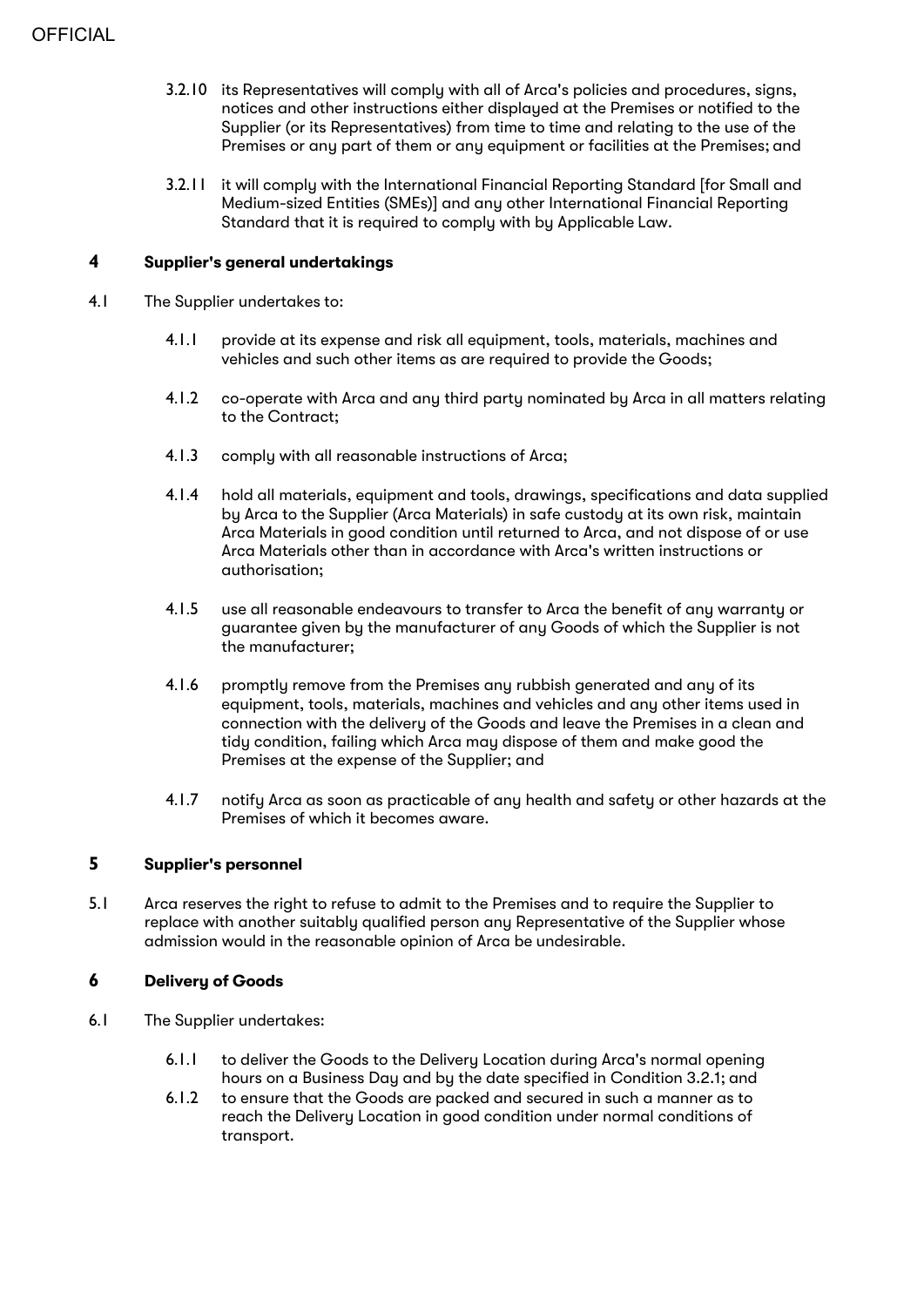# **OFFICIAL**

- 6.2 Each delivery of Goods must be accompanied by a delivery note which shows the date of the Purchase Order, the Purchase Order number (if any), the type and quantity of the Goods (including the code number of the Goods (where applicable)), special storage instructions (if any) and, if the Goods are being delivered by instalments, the outstanding balance of Goods remaining to be delivered.
- 6.3 The Supplier must not deliver the Goods in instalments unless it has Arca's prior written consent to do so in which case the Goods must be invoiced, and may be paid for, separately.
- 6.4 Delivery of the Goods shall be completed when the Goods have been unloaded at the Delivery Location and a Arca Representative has inspected the Goods and confirmed that he is satisfied with the unloading. However, such confirmation shall not be deemed to be confirmation that the Goods conform with the Contract and is without prejudice to any right of rejection which may accrue to Arca under Condition 7.
- 6.5 If for any reason Arca is unable to accept delivery of the Goods at the time when they are due and ready for delivery the Supplier shall use all reasonable endeavours to store the Goods, safeguard them and take all reasonable steps to prevent their deterioration until their actual delivery, and Arca shall be liable to the Supplier for the reasonable costs (including insurance) of his so doing.

# **7 Testing and acceptance of Goods**

- 7.1 All Goods must meet any relevant Acceptance Criteria.
- 7.2 Arca may test Goods for conformity with Acceptance Criteria at any time during the period of 15 Business Days following their delivery under Condition 6.4.
- 7.3 If any Goods fail to meet their Acceptance Criteria Arca will notify the Supplier accordingly specifuing the non-conformitu.
- 7.4 In the case of Goods which fail to meet the Acceptance Criteria Arca may either:
	- 7.4.1 opt to reject them, in which case Condition 9 will apply; or
	- 7.4.2 request the Supplier to remedy the non-compliance at its own expense either at the Premises or elsewhere and redeliver the Goods to Arca within 15 Business Days of Arca's notification under Condition 7.3, following which Arca shall have a further 15 Business Days in which to re-test the Goods for conformity with the Acceptance Criteria.
- 7.5 If any Goods fail to meet the Acceptance Criteria on re-testing under Condition 7.4.2, Arca may reject them and exercise its rights under Condition 9.

# **8 Risk and title**

- 8.1 Risk in the Goods shall pass to Arca on completion of delivery in accordance with Condition 6.4.
- 8.2 Title to the Goods shall pass to Arca on payment of the Charges for them.

# **9 Arca's remedies**

- 9.1 If:
- 9.1.1 the Supplier fails to deliver the Goods by the date required under these Conditions; or
- 9.1.2 the Supplier fails to comply with its warranties set out in Condition 3; or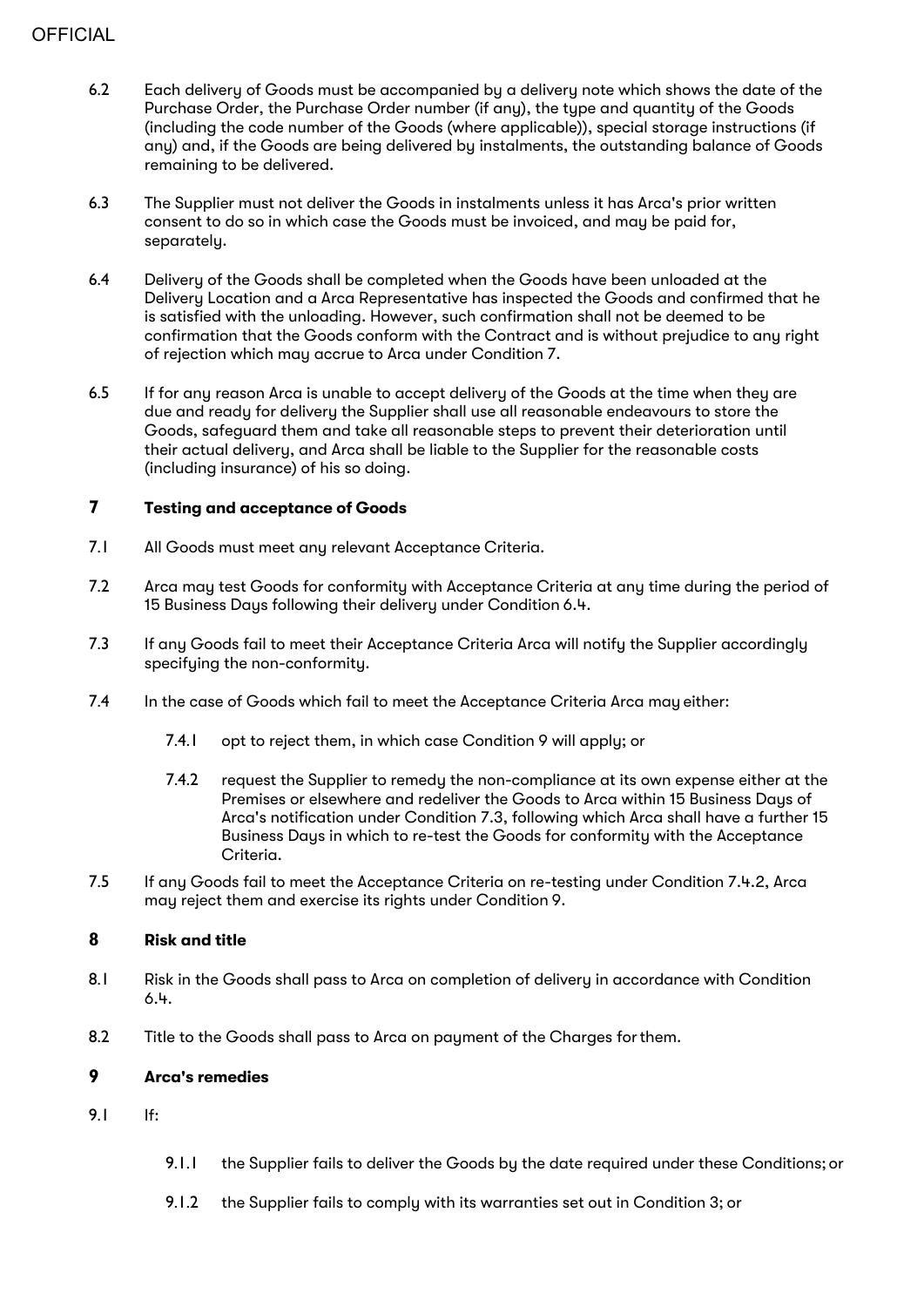- 9.1.3 Condition 7.4.1 applies; or
- 9.1.4 Condition 7.5 applies

Arca may exercise any of the rights set out in Condition 9.2

- 9.2 The rights referred to in Condition 9.1 are:
	- 9.2.1 to refuse to accept any instalment delivery of Goods which the Supplier attempts to make;
	- 9.2.2 to reject any Goods (in whole or in part) whether or not title has passed and to return them to the Supplier at the Supplier's own risk and expense;
	- 9.2.3 to recover from the Supplier any costs incurred by Arca in having a third party provide substitute Goods;
	- 9.2.4 to claim damages for any additional costs, loss or expenses incurred by Arca which are attributable to the Supplier's failures set out in Condition 9.1;
	- 9.2.5 to terminate the Contract with immediate effect by giving written notice to the Supplier.
- 9.3 The rights set out in Condition 9.2 are cumulative and the exercise by Arca of any one of them shall not preclude it from exercising any other.
- 9.4 Arca's rights under this Condition 9 are in addition to its rights and remedies implied by statute and at common law.

#### **10 Arca's obligations**

10.1 Arca will provide such information as the Supplier may reasonably request in connection with the provision of the Goods provided that Arca (acting reasonably) considers such information necessary for the purpose of providing the Goods.

# **11 Liability**

- 11.1 In this Condition 11, a reference to Arca's liability for something is a reference to any liability whatsoever which Arca might have for it, its consequences, and any direct, indirect or consequential loss, damage, costs or expenses resulting from it or its consequences,whether the liability arises under the Contract, in tort or otherwise, and even if it results from Arca's negligence or from negligence for which Arca would otherwise be liable.
- 11.2 Arca is not in breach of the Contract, and does not have any liability for anything, to the extent that its apparent breach or liability is attributable to the Supplier's breach of the Contract.
- 11.3 Subject to Condition 11.5 Arca shall not have any liability for:
	- 11.3.1 any indirect or consequential loss or damage;
	- 11.3.2 any loss of business, rent, profit or anticipated savings whether direct or indirect unless it has expressly assumed such liability;
	- 11.3.3 any damage to goodwill or reputation;
	- 11.3.4 loss, theft, damage or destruction to any equipment, tools, machinery, vehicles or other equipment brought onto the Premises by the Supplier or its Representatives; or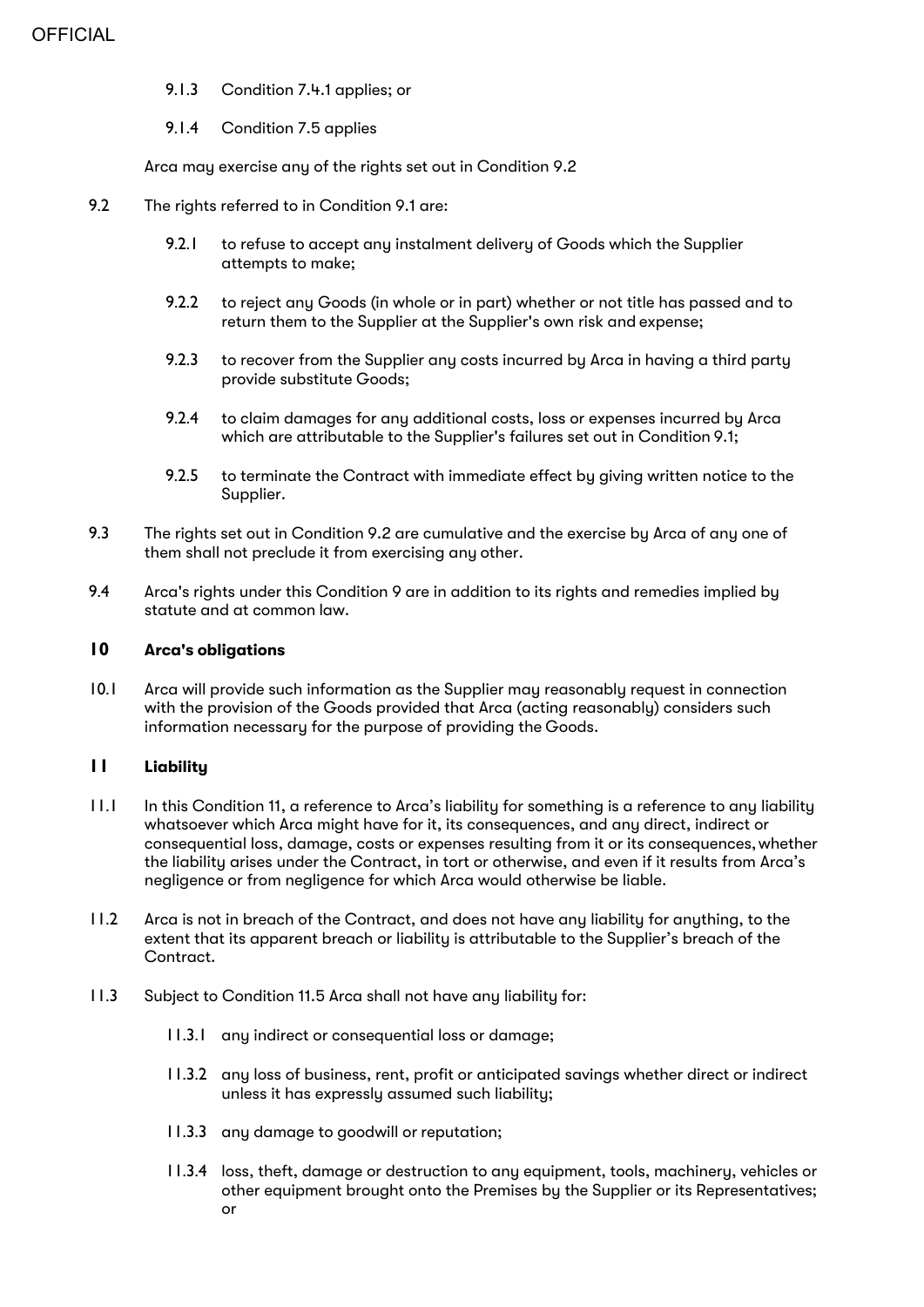- 11.3.5 any loss, damage, costs or expenses suffered or incurred by any third party.
- 11.4 Subject to Condition 11.5, Arca's total liability shall be limited to the Charges it has paid or is due to pay to the Supplier under the Contract.
- 11.5 Nothing in these Conditions restricts Arca's liability for:
	- 11.5.1 death or personal injury resulting from negligence for which it is responsible; or
	- 11.5.2 its fraud (including fraudulent misrepresentation).

# **12 Charges and payment**

- 12.1 The Charges for the Goods and the date or dates on which they are payable are set out in the Purchase Order or any Annex; and:
	- 12.1.1 shall be inclusive of any costs of packaging, insurance and carriage; and
	- 12.1.2 unless otherwise specified shall be inclusive of any amounts in respect of valued added tax chargeable from time to time (VAT).
- 12.2 Unless otherwise provided in the Purchase Order, the Supplier may invoice the Charges at any time after Arca's acceptance of the Goods.
- 12.3 Invoices must include the Purchase Order number and sufficient supporting information to enable Arca to identify the Goods for which payment is claimed.
- 12.4 Where any taxable supply for VAT purposes is made under the Contract by the Supplier to Arca, the Supplier shall provide a valid VAT invoice.
- 12.5 Subject to compliance by the Supplier with the foregoing provisions of this Condition 12, Arca shall pay the Charges as invoiced within 30 days of receipt of the invoice.
- 12.6 The Supplier shall not be entitled to assert any credit, set-off or counterclaim against Arca in order to justify withholding payment of any amount in whole or in part. Arca may, without limiting its other rights or remedies, set off any amount owing to it by the Supplier against any amount payable by Arca to the Supplier.

# **13 Intellectual property rights**

- 13.1 The Supplier warrants that:
	- 13.1.1 the Supplier has all Intellectual Property Rights, permissions, licences and consents necessary to carry out its obligations under the Contract and shall not carry out its obligations in breach of any Intellectual Property Right permission, licence or consent; and
	- 13.1.2 the Supplier has full clear and unencumbered title to all Goods, and that at the date of delivery of such items to Arca, it has full and unrestricted rights to transfer full title to all Goods to Arca.
- 13.2 The Supplier shall, promptly at Arca's request, do (or procure to be done) all such further acts and things and execute (or procure the execution of) all such other documents as Arca may from time to time require for the purpose of securing for Arca the full benefit of the Contract, including all right, title and interest in and to the Intellectual Property Rights assigned or licensed to Arca in accordance with the Contract.
- 13.3 Arca reserves to itself or its licensors all Arca Materials and any Intellectual Property Rights in them and the Contract shall not operate to vest in the Supplier any rights in Arca Materials other than a licence, for the duration of the Contract, to use them to the extent necessary to enable the Supplier to carry out is obligations under the Contract.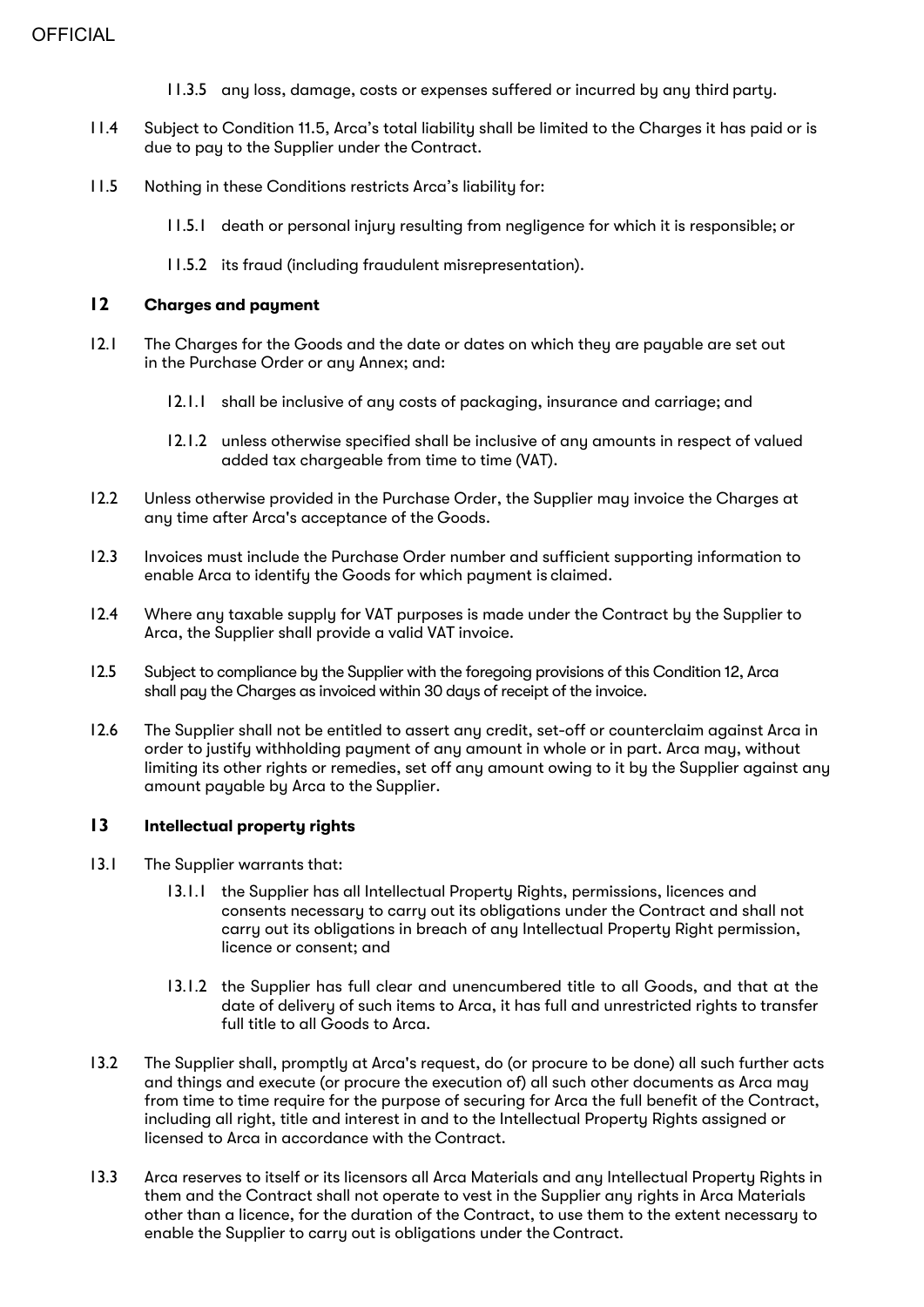# **14 Indemnity**

- 14.1 The Supplier shall indemnify, and shall keep indemnified, Arca in full against all costs, expenses, damages and losses (whether direct or indirect), including any interest, fines, legal and other professional fees and expenses, awarded against or incurred or paid by Arca as a result of or in connection with:
	- 14.1.1 any claim made against Arca for death, personal injury or damage to property arising out of, or in connection with, any non-compliance of the Goods with the Contract;
	- 14.1.2 any claim made against Arca arising out of, or in connection with, the supply of the Goods, to the extent that such claim arises out of the breach, negligent performance or failure or delay in performance of the Contract by the Supplier;
	- 14.1.3 any claim made against Arca arising out of, or in connection with the negligence of the Supplier or its Representatives whilst on, entering, or leaving the Premises;
	- 14.1.4 any claim made against Arca for infringement of a third party's Intellectual Property Rights arising out of, or in connection with, Arca's use of theGoods;
	- 14.1.5 all damage to Arca's property or the Premises caused by the Supplier or its Representatives (including any damage or destruction to, corruption of, or loss of data held by Arca);
	- 14.1.6 any claim made against Arca by a third party resulting from, or arising out of any breach by the Supplier of its obligations under Conditions 13 or 16.
- 14.2 The Supplier shall not be liable to Arca for any losses, damage or injury to the extent that they are caused by or arise directly out of the act or omissions of Arca in breach of its obligations under the Contract.

# **15 Insurance**

- 15.1 For the duration of the Contract the Supplier shall maintain (or procure the maintenance of) in force, with a reputable insurance company, insurance to provide a level of cover sufficient for all risks which may be incurred by the Supplier or by a Contractor under or in connection with the Contract, including death or personal injury, or loss of or damage to property.
- 15.2 The insurance required under Condition 14.1 shall include as a minimum:
	- 15.2.1 employer's liability insurance with a limit of indemnity of not less than five million pounds (£5,000,000) per claim and unlimited in the aggregate in any one period of insurance;
	- 15.2.2 public liability insurance with a limit of indemnity of not less than five million pounds (£5,000,000) per claim and unlimited in the aggregate in any one period of insurance;
	- 15.2.3 professional indemnity insurance with a limit of not less than two million pounds (£2,000,000) per claim. Professional indemnity insurance must be maintained for a period of 6 years following the end of the contract or service delivery thereafter;and
	- 15.2.4 product liability insurance (where relevant) with a limit of not less than [two] million pounds [(2,000,000)] per claim.
- 15.3 The Supplier shall, at the request of Arca, produce to Arca a valid certificate of insurance and such other written documentation as is necessary to demonstrate that the Supplier has complied with its obligations under this Condition 15.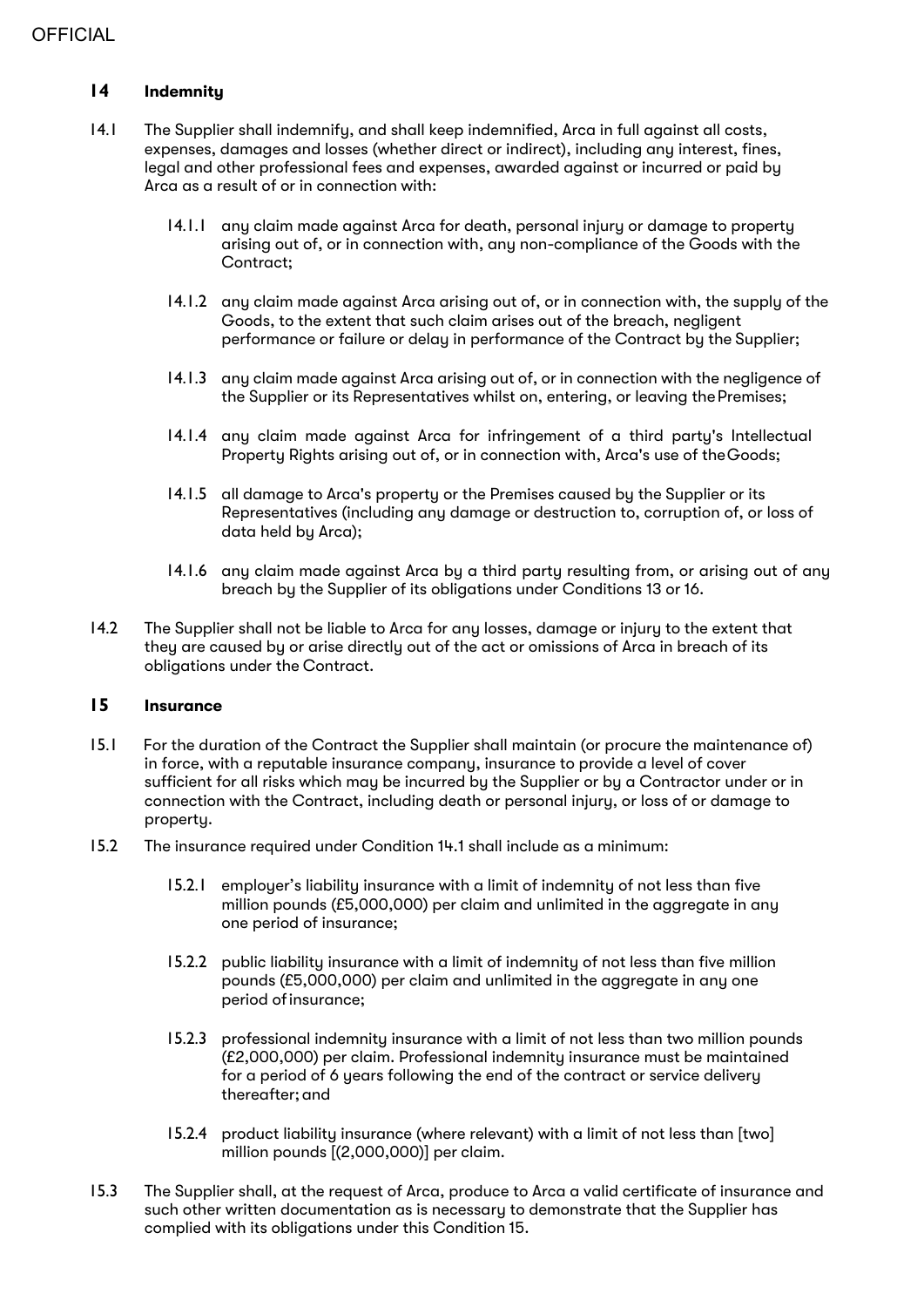- 15.4 The Supplier shall not do or permit anything, or make any omission, which might cause any insurance to be voided.
- 15.5 The terms of any insurance or the amount of cover shall not relieve the Supplier of any liabilities incurred in connection with the Contract.
- 15.6 The Supplier shall inform Arca in writing whenever there is any change to the insurance referred to in this Condition 14.1 (including any change in the scope or level of cover or the identity of the insurer).

# **16 Confidentiality**

- 16.1 Subject to Condition 16.2, the Supplier shall not acquire any rights of ownership or use in any Confidential Information originating from or provided by Arca.
- 16.2 The Supplier undertakes:
	- 16.2.1 to restrict disclosure of Confidential Information to such of its Representatives as need to know it for the purpose of discharging the Supplier's obligations under the Contract, and shall ensure that all such Representatives are subject to obligations of confidentiality corresponding to those set out in this Condition 16.
	- 16.2.2 that the Supplier and its Representatives shall use Confidential Information only for the purposes of performing their respective obligations under the Contract;
	- 16.2.3 that any person employed or engaged by the Supplier in connection with the Contract shall not, in the course of such employment or engagement, disclose any Confidential Information to any third party without the prior written consent of Arca;
	- 16.2.4 to take all necessary precautions to ensure that all Confidential Information is treated as confidential and not disclosed (save as aforesaid) or used other than as permitted by this Condition 16; and
	- 16.2.5 that, without prejudice to the generality of the foregoing, neither the Supplier nor any of its Representatives shall use the Confidential Information for the solicitation of business from the other or from any third party.
- 16.3 The provisions of Condition 16 shall not apply to any information which:
	- 16.3.1 is or becomes public other than by breach of this Condition 16 or
	- 16.3.2 is in the possession of the Supplier without restriction on disclosure before the date of receipt from the disclosing person; or
	- 16.3.3 is independently developed by the Supplier without access to the Confidential Information; or
	- 16.3.4 must be disclosed pursuant to a statutory, legal or parliamentary obligation placed upon the party making the disclosure, including any requirements for disclosure under the Freedom of Information Act 2000 or the Environmental Information Regulations 2004.

# **17 Termination**

- 17.1 Without limiting its other rights or remedies, Arca may terminate the Contract with immediate effect by giving written notice to the Supplier if:
	- 17.1.1 the circumstances set out in Conditions 9.1 or 22.3 or 30 apply;
	- 17.1.2 the Supplier commits a material or persistent breach of the Contract and (if such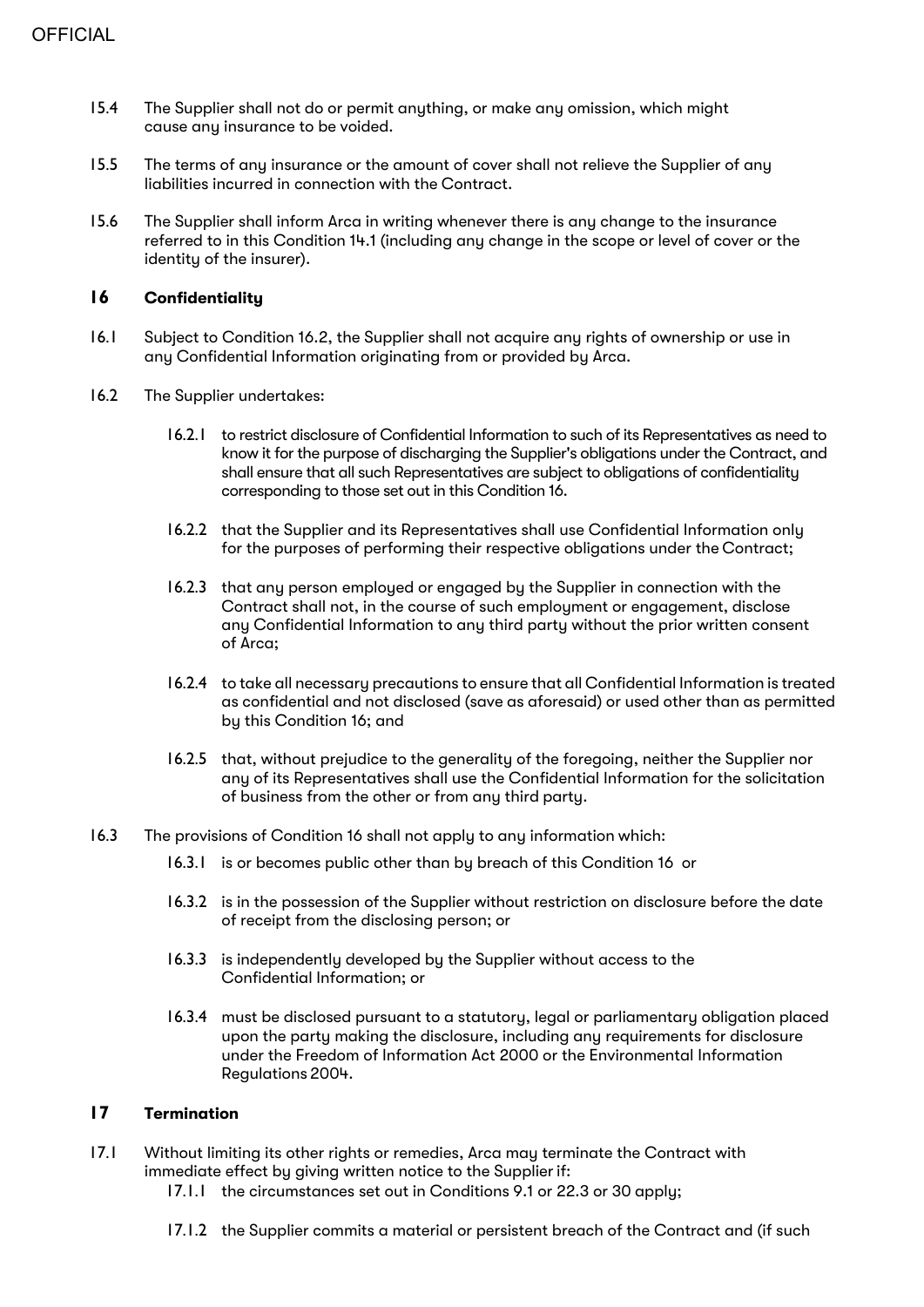a breach is remediable) fails to remedy that breach within 10 Business Days of receipt of written notice of the breach;

- 17.1.3 the Supplier suspends, or threatens to suspend, payment of its debts or is unable to pay its debts as they fall due or admits inability to pay its debts or (being a company) is deemed unable to pay its debts within the meaning of section 123 of the Insolvency Act 1986 or (being an individual) is deemed either unable to pay its debts or as having no reasonable prospect of so doing, in either case, within the meaning of section 268 of the Insolvency Act 1986 or (being a partnership) has any partner to whom any of the foregoing apply;
- 17.1.4 the Supplier commences negotiations with all or any class of its creditors with a view to rescheduling any of its debts, or makes a proposal for or enters into any compromise or arrangement with its creditors other than (where a company) for the sole purpose of a scheme for a solvent amalgamation of the Supplier with one or more other companies or the solvent reconstruction of the Supplier;
- 17.1.5 a petition is filed, a notice is given, a resolution is passed, or an order is made, for or in connection with the winding up of the Supplier (being a company) other than for the sole purpose of a scheme for a solvent amalgamation of the Supplier with one or more other companies or the solvent reconstruction of the Supplier;
- 17.1.6 the Supplier (being an individual) is the subject of a bankruptcy petition order;
- 17.1.7 a creditor or encumbrancer of the Supplier attaches or takes possession of, or a distress, execution, sequestration or other such process is levied or enforced on or sued against, the whole or any part of its assets and such attachment or process is not discharged within 14 days;
- 17.1.8 an application is made to court, or an order is made, for the appointment of an administrator or if a notice of intention to appoint an administrator is given or if an administrator is appointed over the Supplier (being a company);
- 17.1.9 a floating charge holder over the assets of the Supplier (being a company) has become entitled to appoint or has appointed an administrative receiver;
- 17.1.10 a person becomes entitled to appoint a receiver over the assets of the Supplier or a receiver is appointed over the assets of the Supplier;
- 17.1.11 the Supplier becomes the subject of administration or an administration order (in each case whether or not the out of court procedure is used);
- 17.1.12 any event occurs, or proceeding is taken, with respect to the Supplier in any jurisdiction to which it is subject that has an effect equivalent or similar to any of the events mentioned in Condition 17.1.3 to Condition 17.1.11 (inclusive);
- 17.1.13 the Supplier suspends or threatens to suspend, or ceases or threatens to cease to carry on, all or a substantial part of its business; or
- 17.1.14 the Supplier (being an individual) dies or, by reason of illness or incapacity (whether mental or physical), is incapable of managing his own affairs or becomes a patient under any mental health legislation.
- 17.2 Without limiting its other rights or remedies, Arca may at any time terminate the Contract in whole or in part by giving the Supplier at least one month's written notice, in which case Arca shall pay the Supplier for any Goods accepted up until the date of termination, but shall not be liable for any anticipated profits or any other loss in respect of the termination.

#### **18 Consequences of termination**

18.1 On expiry or termination of the Contract or any part of it for any reason the following shall apply: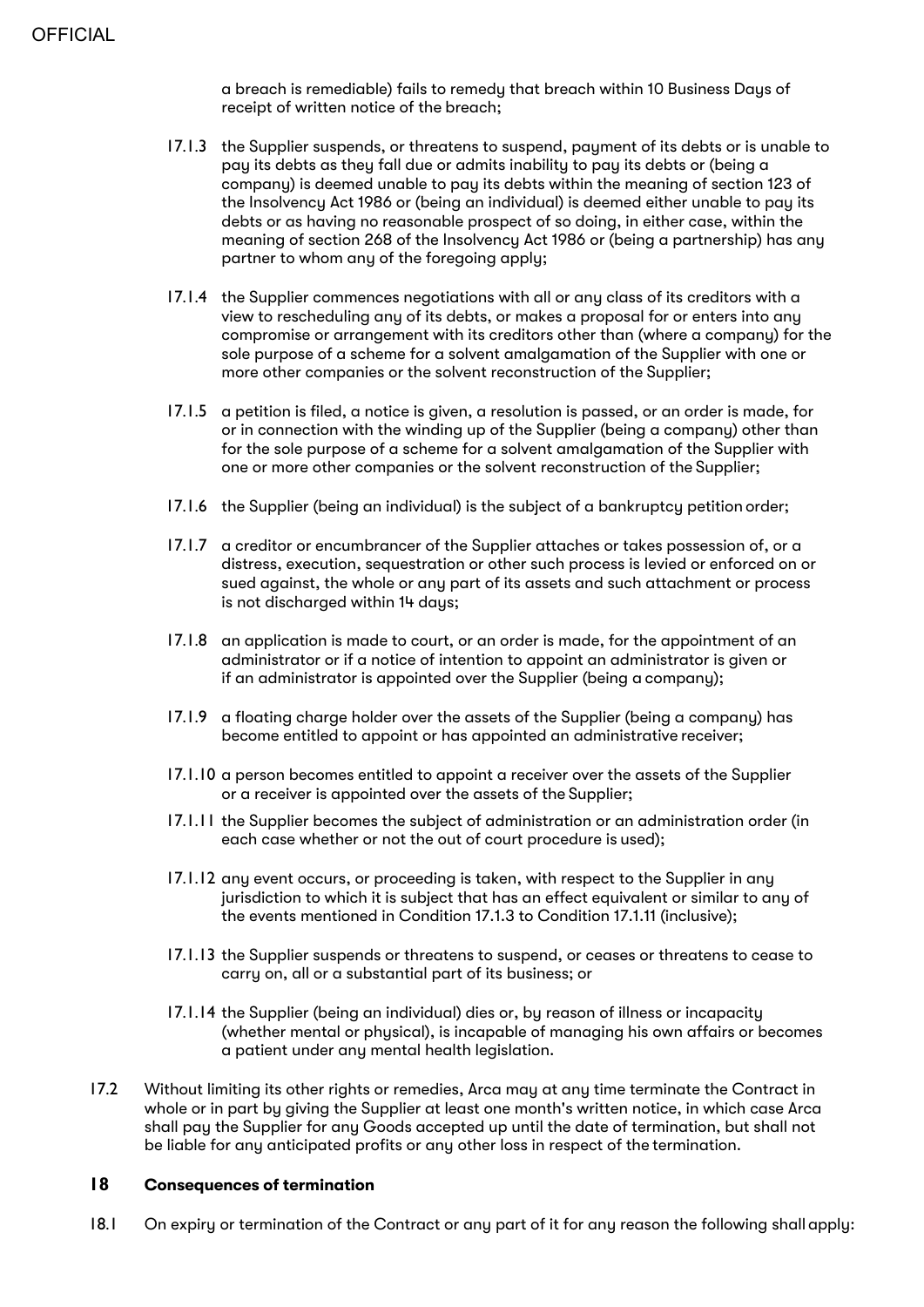- 18.1.1 the Supplier shall immediately return all Arca Materials to Arca. If the Supplier fails to do so, then Arca may, without limiting its other rights or remedies, enter the Supplier's premises and take possession of Arca Materials. Until they have been delivered or returned, the Supplier shall be solely responsible for their safekeeping and will not use them for any purpose;
- 18.1.2 the accrued rights and remedies of the parties as at termination shall not be affected, including the right to claim damages in respect of any breach of the Contract which existed at or before the date of termination; and
- 18.2 The following Conditions shall survive expiry or termination and shall continue in full force and effect: 1, 2.2, 3, 4, 6, 7, 9, 11, 13, 14, 15, 16, 18, 19, 20, 21, 22, 23, 24, 25, 26, 27, 28, 29, 30, 31, 34, 35, 36, 37 and any other Condition which expressly or by implication has effect after expiry or termination shall continue in full force and effect.

# **19 Publicity**

- 19.1 The Supplier shall not make any press announcements or publicise the existence or terms of the Contract without Arca's prior written consent and shall ensure the observance of the provisions of this Condition 19 by its Representatives.
- 19.2 Arca shall be entitled to publicise the Contract or any Purchase Order (or any information concerning either) for any reason without any obligation to give notice to the Supplier.

#### **20 Dispute resolution**

- 20.1 The parties shall attempt, in good faith, to resolve any dispute promptly by negotiation which shall be conducted as follows:
	- 20.1.1 the dispute shall first be referred, on the request of either party, to a senior manager within each of the parties; and
	- 20.1.2 if the dispute cannot be resolved by the parties' senior managers within 10 Business Days after it has been referred to them, either party may give notice to the other party in writing referring the matter to mediation to be conducted in accordance with Condition 20.2.
- 20.2 The following provisions shall apply to any such reference to mediation:
	- 20.2.1 the reference shall be a reference under the Model Mediation Procedure (MMP) of the Centre of Dispute Resolution (CEDR) for the time being in force;
	- 20.2.2 both parties shall, immediately on such referral, co-operate fully, promptly and in good faith with CEDR and the mediator and shall do all such acts and sign all such documents as CEDR or the mediator may reasonably require to give effect to such mediation, including an agreement in, or substantially in, the form of CEDR's Model Mediation Agreement for the time being in force; and
	- 20.2.3 to the extent not provided for by such agreement of the MMP, the mediation shall commence by either party serving on the other written notice setting out, in summary form, the issues in dispute and calling on that other party to agree the appointment of a mediator. The mediation shall be conducted by a sole mediator (which shall not exclude the presence of a pupil mediator) agreed between the parties or, in default of agreement, appointed by CEDR.
- 20.3 If the parties are able to resolve the dispute through mediation under this Condition 20, the parties' authorised Representatives will document the resolution and sign a memorandum evidencing its terms.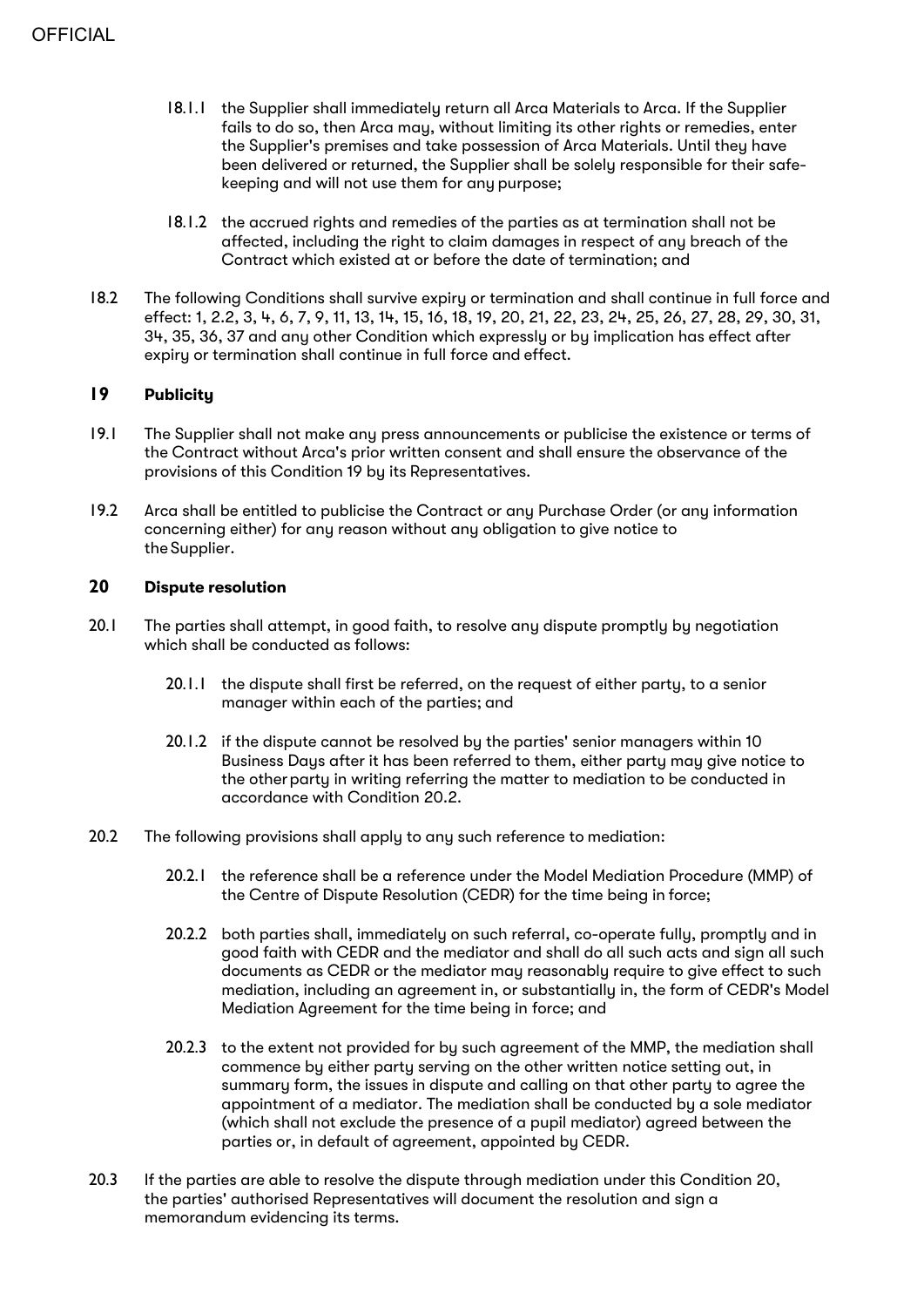- 20.4 The commencement of a mediation will not prevent the parties commencing or continuing court proceedings.
- 20.5 Nothing in this Condition 20 shall prevent either party from instigating legal proceedings where an order for an injunction, disclosure or legal precedent is required.
- 20.6 The Supplier shall continue to provide the Goods and to perform its obligations under the Contract notwithstanding any dispute or the implementation of the procedures set out in this Condition 20.

#### **21 Conflict of interest**

- 21.1 The Supplier shall take all appropriate steps to ensure that neither it nor any of its Representatives is placed in a position where (in the reasonable opinion of Arca) there is or may be an actual, perceived or potential conflict between, on the one hand, the pecuniary or personal interests of the Supplier or its Representatives and, on the other hand, such persons' duties owed to Arca under the provisions of the Contract.
- 21.2 The Supplier must disclose to Arca full details of any actual or potential conflict of interest in writing and comply with any reasonable instructions of Arca in connection with their resolution.

# **22 Corruption**

- 22.1 The Supplier undertakes to:
	- 22.1.1 comply with all applicable laws and regulations and codes relating to anti bribery and anti corruption including, but not limited to, the Bribery Act 2010;
	- 22.1.2 not engage in any activity, practice or conduct which would constitute an offence under sections 1, 2 or 6 of the Bribery Act 2010 if such activity, practice or conduct had been carried out in the United Kingdom;
	- 22.1.3 comply with Arca's anti-corruption policies disclosed to the Supplier from time to time;
	- 22.1.4 ensure that any of its Representatives associated with the supply of the Goods comply with this clause 22; and
	- 22.1.5 immediately notify Arca if a foreign public official becomes an officer or employee of the Supplier or acquires a direct or indirect interest in the Supplier.
- 22.2 For the purposes of clause 22.1, the meaning of "foreign public official" and whether a person is "associated" with another person shall be determined in accordance with sections 6(2), 6(5), 6(6) and 8 of the Bribery Act 2010.
- 22.3 Arca shall be entitled to terminate the Contract forthwith and to recover from the Supplier the amount of any loss resulting from such termination if the Supplier or a Supplier's Representative:
	- 22.3.1 offers or agrees to give any person working for or engaged by Arca or any other Public Body any favour, gift or other consideration, which could act as an inducement or a reward for any act or failure to act connected to the Contract, or any other agreement between the Supplier and Arca or any Public Body, including its award to the Supplier and any of the rights and obligations contained within it;
	- 22.3.2 has entered into the Contract if it has knowledge that, in connection with it, any money has been, or will be, paid to any person working for or engaged by Arca or any other Public Body by or for the Supplier, or that an agreement has been reached to that effect, unless details of any such arrangement have been disclosed in writing to Arca before the Contract is entered into;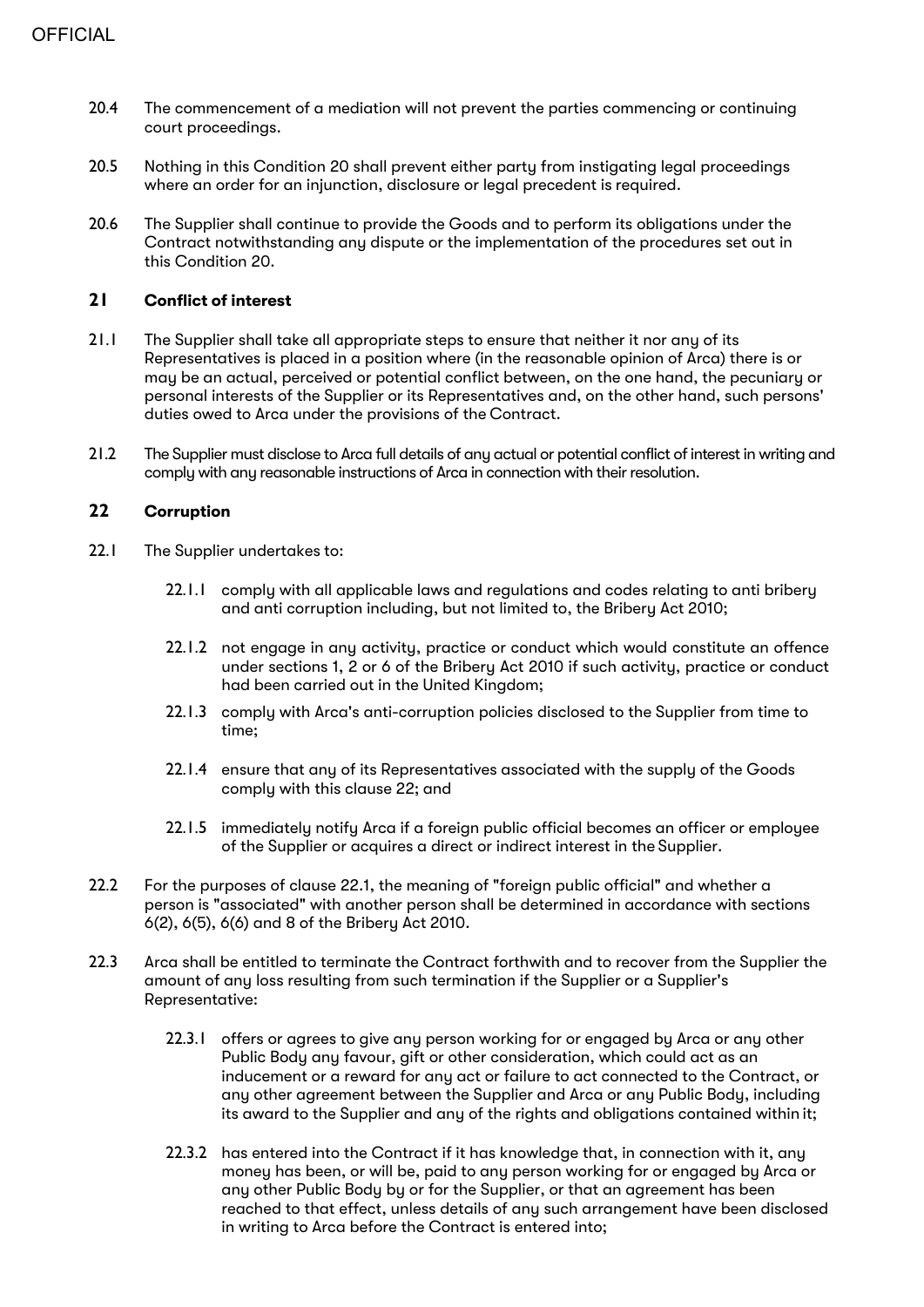- 22.3.3 breaches the undertaking set out in clause 22.1; or
- 22.3.4 gives any fee or reward the receipt of which is an offence under Section 117(2) of the Local Government Act 1972.
- 22.4 For the purposes of Condition 22.1, "loss" shall include, but shall not be limited to:
	- 22.4.1 Arca's costs in finding a replacement Supplier;
	- 22.4.2 direct, indirect and consequential losses: and
	- 22.4.3 any loss suffered by Arca as a result of a delay in its receipt of the Goods.

# **23 Audit**

- 23.1 The Supplier shall keep and maintain until six years after the Contract has come to an end, or for such longer period as may be specified by Arca in writing from time to time:
	- 23.1.1 all Information relating to the Contract.
	- 23.1.2 full and accurate records of the following:
		- (a) all Charges paid by Arca; and
		- (b) such other information as Arca specifies in writing from time to time.
- 23.2 The Supplier shall on request afford Arca, Arca's Representatives or Arca's auditors such access to such information or records (including the information referred to in Conditions 23.1.1 and 23.1.2) as may (in the reasonable opinion of Arca) be required by Arca in order to comply with its legal obligations (including its obligations under FOIA).

#### **24 Discrimination**

- 24.1 The Supplier shall not unlawfully discriminate within the meaning and scope of any law, enactment, order, or regulation relating to discrimination (whether in age, race, gender, religion, disability, sexual orientation or otherwise) in the provision of the Goods.
- 24.2 The Supplier shall take all reasonable steps to secure the observance of Condition 24.1 by all of its Representatives employed in the performance of the Contract.
- 24.3 The Supplier shall:
	- 24.3.1 have appropriately trained staff available to deal with racial issues or complaints and monitor the same and the manner of dealing therewith. Such information shall be passed to Arca on a regular basis as agreed with Arca; and
	- 24.3.2 actively endeavour to achieve a workforce representative of the ethnic diversity of the area.

# **25 Human rights**

- 25.1 The Supplier shall (and shall use its reasonable endeavours to procure that its Representatives shall) at all times comply with the provisions of the Human Rights Act 1998 in the performance of the Contract.
- 25.2 The Supplier shall undertake, or refrain from undertaking, such acts as Arca requests so as to enable Arca to comply with its obligations under the Human Rights Act 1998.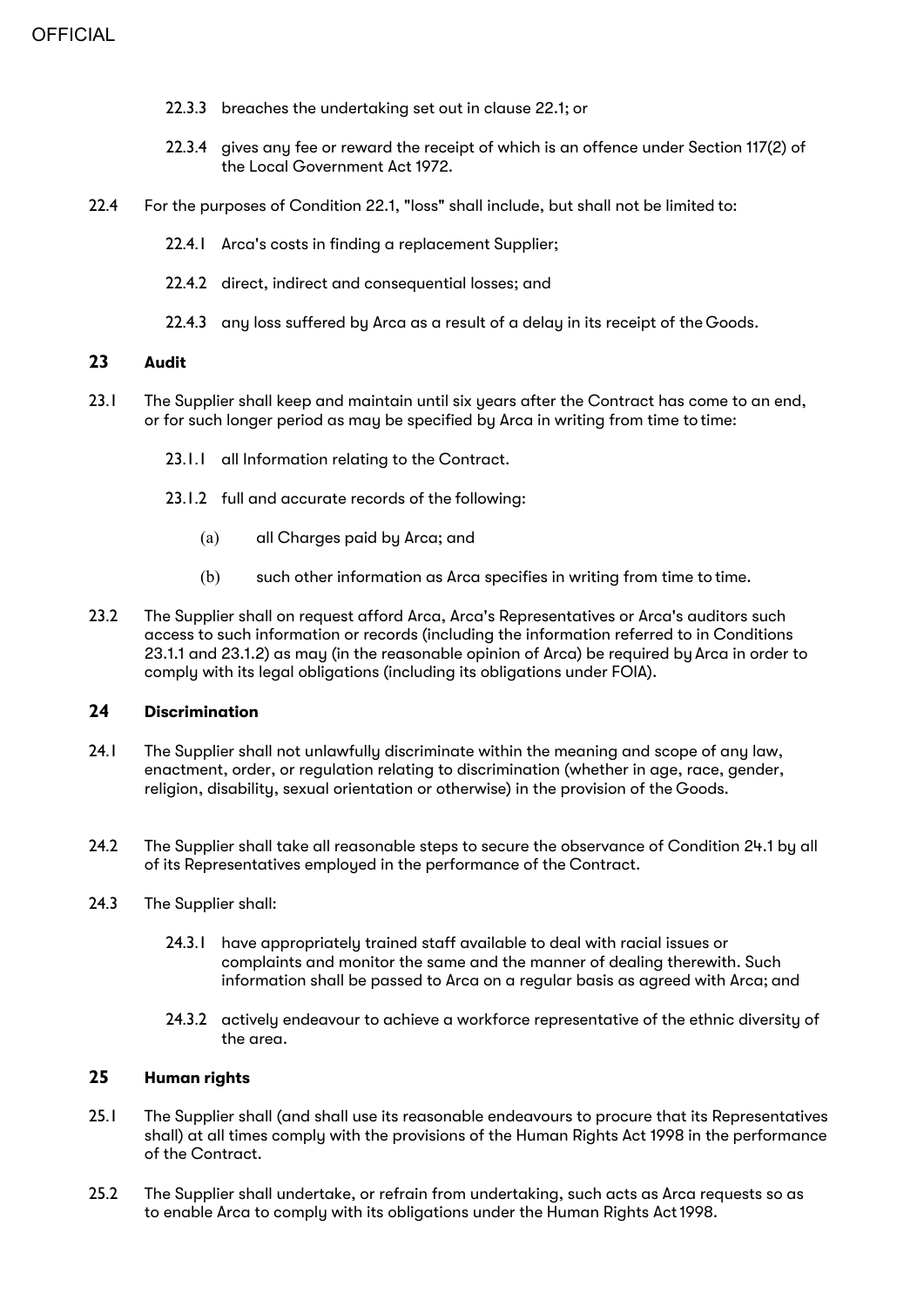# **OFFICIAL**

# **26 Data Protection Law**

- 26.1 The Supplier The Supplier guarantees that they comply with the requirements set in place by the Data Protection Act 2018, which includes provisions set out in the EU General Data Protection Regulation (GDPR) 2016, and shall not do anything or perform its obligations under or in connection with the Contract in such a way as to cause Arca to breach any of its obligations under Data Protection Law.
- 26.2 During the duration of the Contract, Arca will remain the data controller, with the Supplier being the data processor. All decisions on how the relevant Personal Data is to be processed will be made by Arca in consultation with the Supplier and must be evidenced in writing and signed on behalf of both Parties.
- 26.3 Arca requires that the Supplier will undertake the processing of the supplied data for the period of the Contract, or other timeframe if less that the Contract duration.
- 26.4 Arca are providing data to the Supplier for processing by the Supplier in accordance with the Contract.
- 26.5 Arca will supply a specific set of information which will form part of an information sharing agreement.

26.5.1 Arca requires the Supplier to record this information in an Information Asset Register which clearly states the legal basis for processing, the source of the information and whether it is shared with anyone.

- 26.6 If the Supplier, pursuant to its obligations under the Contract, processes Personal Data (as defined in the Data Protection Act 2018 and GDPR ) on behalf of Arca, the Supplier shall:
	- 26.6.1 process the Personal Data only in accordance with written instructions from Arca;
	- 26.6.2 process the Personal Data only to the extent, and in such manner, as is necessary for the performance of its obligations under the Contract;
	- 26.6.3 implement appropriate technical and organisational measures to protect Personal Data against unauthorised or unlawful processing and against accidental loss, destruction, damage, alteration or disclosure, such measures to be appropriate to the harm which might result from any unauthorised or unlawful processing, accidental loss, destruction or damage to the Personal Data and having regard to the nature of the Personal Data which is to be protected;
	- 26.6.4 notify Arca promptly if it becomes aware of any breach of any of its measures put in place under this Contract;
	- 26.6.5 ensure that people processing the data are subject to a duty of confidence;
	- 26.6.6 obtain prior written consent from Arca in order to transfer the Personal Data to any third party for the provision of the Services;
	- 26.6.7 only engage sub-processors with the prior consent of Arca and under a written Contract;
	- 26.6.8 ensure that any personnel required to access the Personal Data are informed of the confidential nature of the Personal Data and comply with the obligations set out in Condition 27;
	- 26.6.9 ensure that none of those personnel publish, disclose or divulge any of the Personal Data to any third party unless directed in writing to do so by the other party;
	- 26.6.10 notify Arca immediately if it receives:

27.6.10.1 a request from a Data Subject (as definded in the Data Protection Act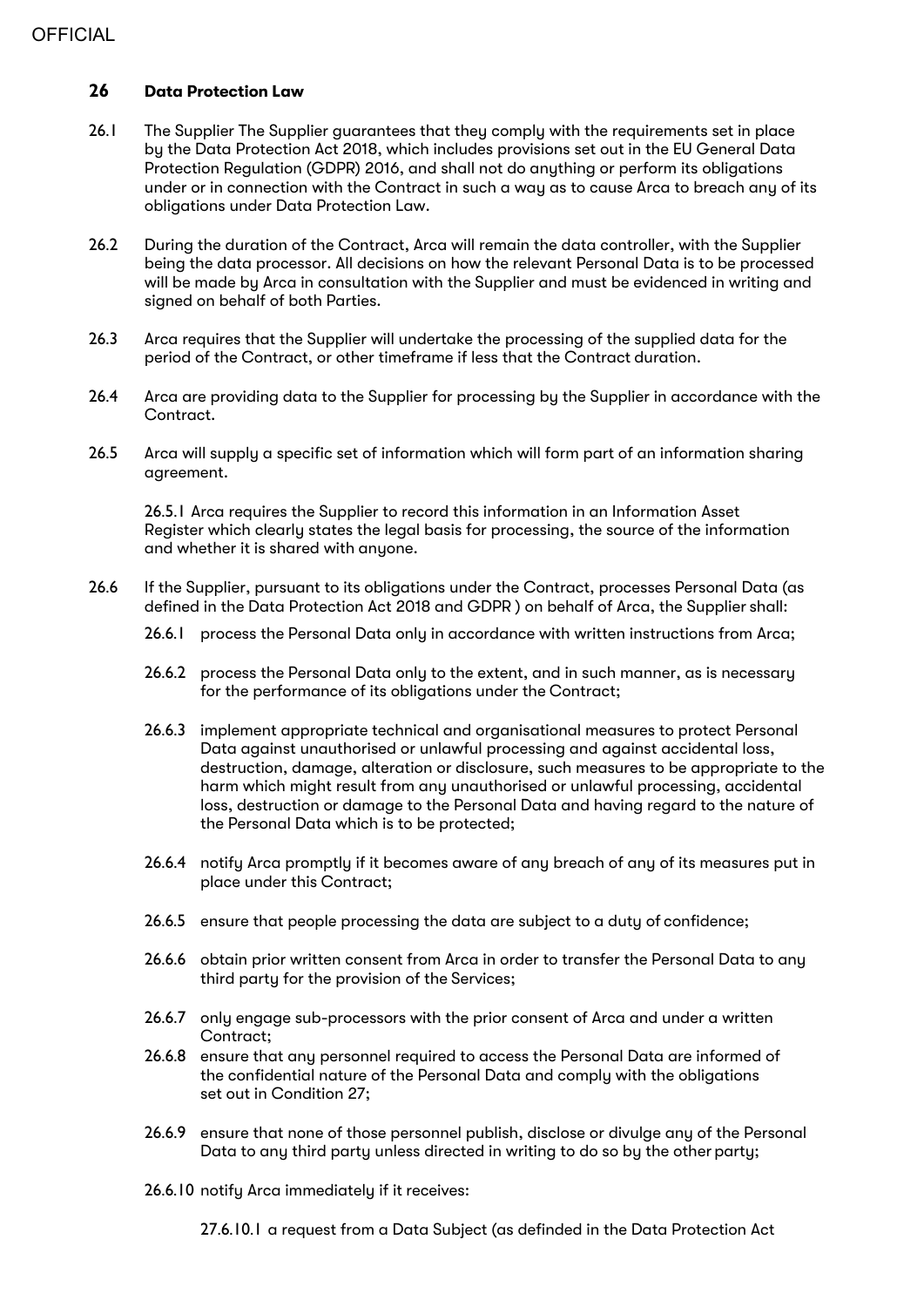2018) to have access to that Data Subject's Personal Data; or

27.6.10.2 a compliant or request relating to the other party's obligations under Data Protection Law;

- 26.6.11 provide Arca with full co-operation and assistance in relation to any complaint or request made, including by providing the other party with full details of the complaint or request: and
- 26.6.12 assist Arca in providing subject access and allowing data subjects to exercise their rights under the Data Protection Act/GDPR;
- 26.6.13 not transmit or process Personal Data outside the United Kingdom without the prior written consent of the other party and, where the other party so consents to a transfer;
- 26.6.14 delete or return all Personal Data to Arca as requested at the end of theContract;
- 26.6.15 submit to audits and inspections, provide the controller with whatever information it needs to ensure that both the Supplier and Arca are meeting their Article 28 obligations and notify Arca's controller immediately it is asked to do something infringing the GDPR or other data protection law of the UK.
- 26.6.16 ensure that any systems used to process Personal Data on behalf of Arca are fully tested and accredited by an authorised company on an annual basis.
- 26.6.17 ensure that any systems used have proactive monitoring in place to identify any breach proactively.
- 26.6.18 ensure that there is a procedure in place to secure and supply any audit information or log files associated with any breach.
- 26.7 The Supplier agrees to indemnify, and shall keep indemnified, Arca against any liability, costs, expenses, losses, claims or proceedings whatsoever arising under any statute or at common law or for breach of Contract in respect of:
	- 26.7.1 damage to property, real or personal, including any infringement of third party intellectual property rights; and
	- 26.7.2 injury to persons, including injury resulting in death; and any direct economic or financial loss
	- 26.7.3 any direct ecomonic or financial loss arising out of, or in in connection with any act, omission or default of the Supplier, its staff, agents or sub-contractors in relation to the Data, except in so far as such damages or injury shall be due to any negligence ofArca.

# **27 Freedom of information**

- 27.1 The Supplier acknowledges that Arca is subject to the requirements of FOIA and EIR and shall assist and co-operate with Arca (at the Supplier's expense) to enable Arca to comply with its obligations under FOIA and EIR. The Supplier shall act in accordance with the FOIA, the Codes of Practice, the EIR and any other similar codes of practice or guidance from time to time.
- 27.2 The Supplier shall and shall procure that its Representatives shall:
	- 27.2.1 transfer any Request for Information to Arca as soon as practicable after receipt and in any event within two Business Days of receiving a Request for Information;
	- 27.2.2 provide Arca with a copy of all Information in its possession or power in the form that Arca requires within five Working Days (or such other period as Arca may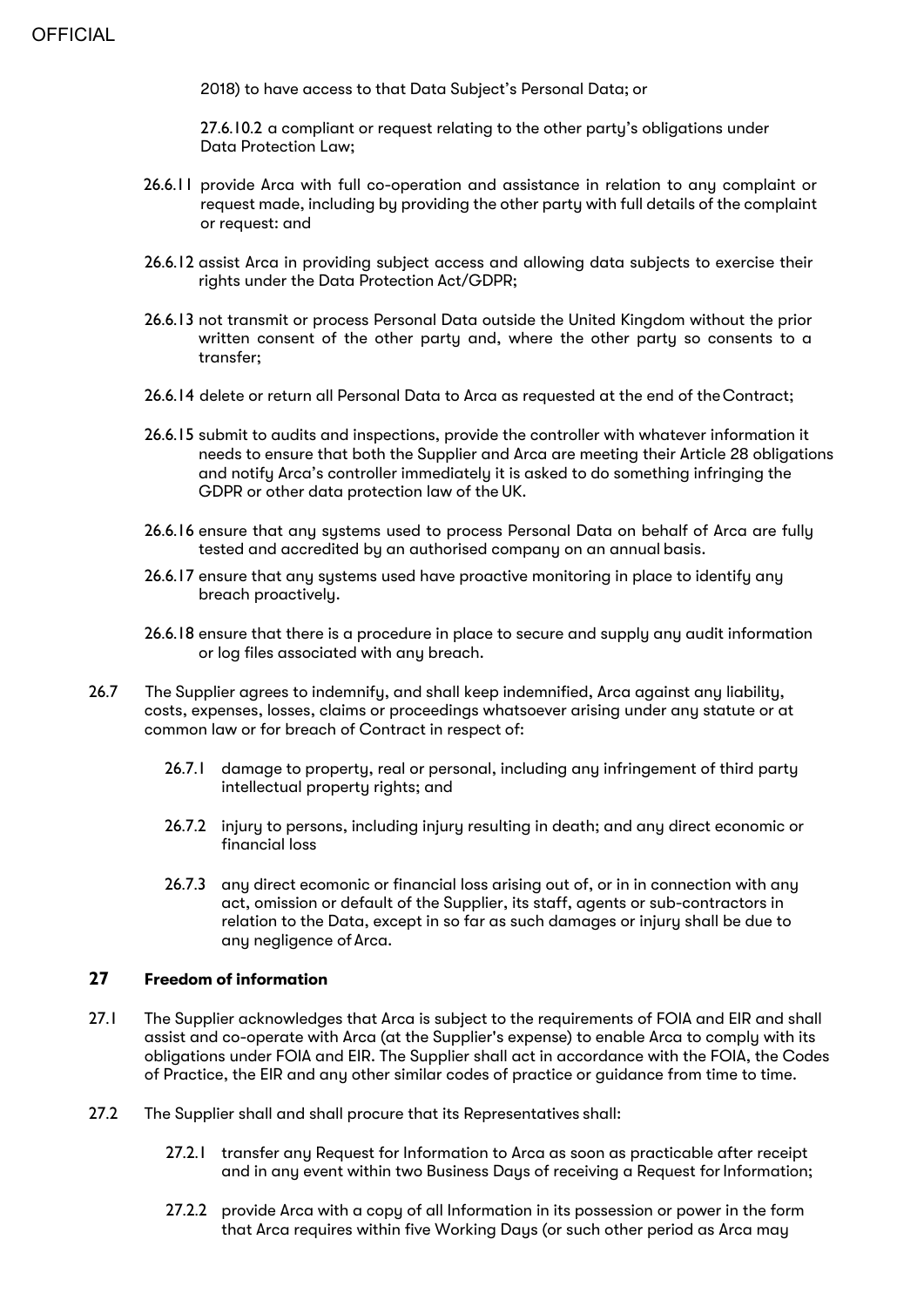specify) of Arca requesting that Information; and

- 27.2.3 provide all necessary assistance as reasonably requested by Arca to enable Arca to respond to a Request for Information within the time for compliance set out in section 10 of FOIA or regulation 5 of EIR.
- 27.3 Arca shall be responsible for determining (in its absolute discretion) whether any Information:
	- 27.3.1 is exempt from disclosure in accordance with the provisions of FOIA or EIR;
	- 27.3.2 is to be disclosed in response to a Request for Information,

and in no event shall the Supplier respond directly to a Request for Information unless expressly authorised to do so in writing by Arca.

- 27.4 The Supplier acknowledges that Arca may be obliged under the FOIA or EIR to disclose Information:
	- 27.4.1 without consulting with the Supplier, or
	- 27.4.2 following consultation with the Supplier and having taken its views into account.
- 27.5 Where Condition 28.4.2 applies Arca shall, in accordance with any recommendations issued under any code of practice issued under section 45 of FOIA, take reasonable steps, where appropriate, to give the Supplier advanced notice, or failing that, to draw the disclosure to the Supplier's attention as soon as practicable after any such disclosure.

#### **28 Notice**

28.1 Any notice to be served on either of the parties hereto by the other shall be sent by pre-paid recorded delivery or first class post r by e-mail to the address of the relevant party as detailed in the Contract or, such other address as notified by one party to the other in writing from time to time.

#### **29 Severance**

29.1 If any provision of the Contract is declared by any judicial or other competent authority to be void, voidable, illegal or otherwise unenforceable, or indications to that effect are received by either of the parties from any competent authority the parties shall amend that provision in such reasonable manner as achieves the intention of the parties without illegality or at the discretion of Arca it may be severed from the rest of the Contract which shall remain in full force and effect unless Arca in its reasonable discretion decides that the effect of such a declaration is to defeat the original intention of the parties, in which event Arca shall be entitled to terminate the Contract by 10 Business Days' written notice to the Supplier.

#### **30 Waiver and accumulation of remedies**

- 30.1 The rights and remedies provided by the Contract may be waived only in writing by the relevant Representative in a manner that expressly states that such waiver is intended for, and such waiver shall only be operative with regard to, the specific circumstances referred to.
- 30.2 Unless a right or remedy of Arca is expressed to be an exclusive right or remedy, the exercise of it by Arca is without prejudice to Arca's rights and remedies in equity (including, without limitation, specific performance or injunctive relief), law or under or in connection with the Contract. Any failure to exercise, or any delay in exercising, a right or remedy by either party shall not constitute a waiver of that right or remedy, or of any other rights or remedies.